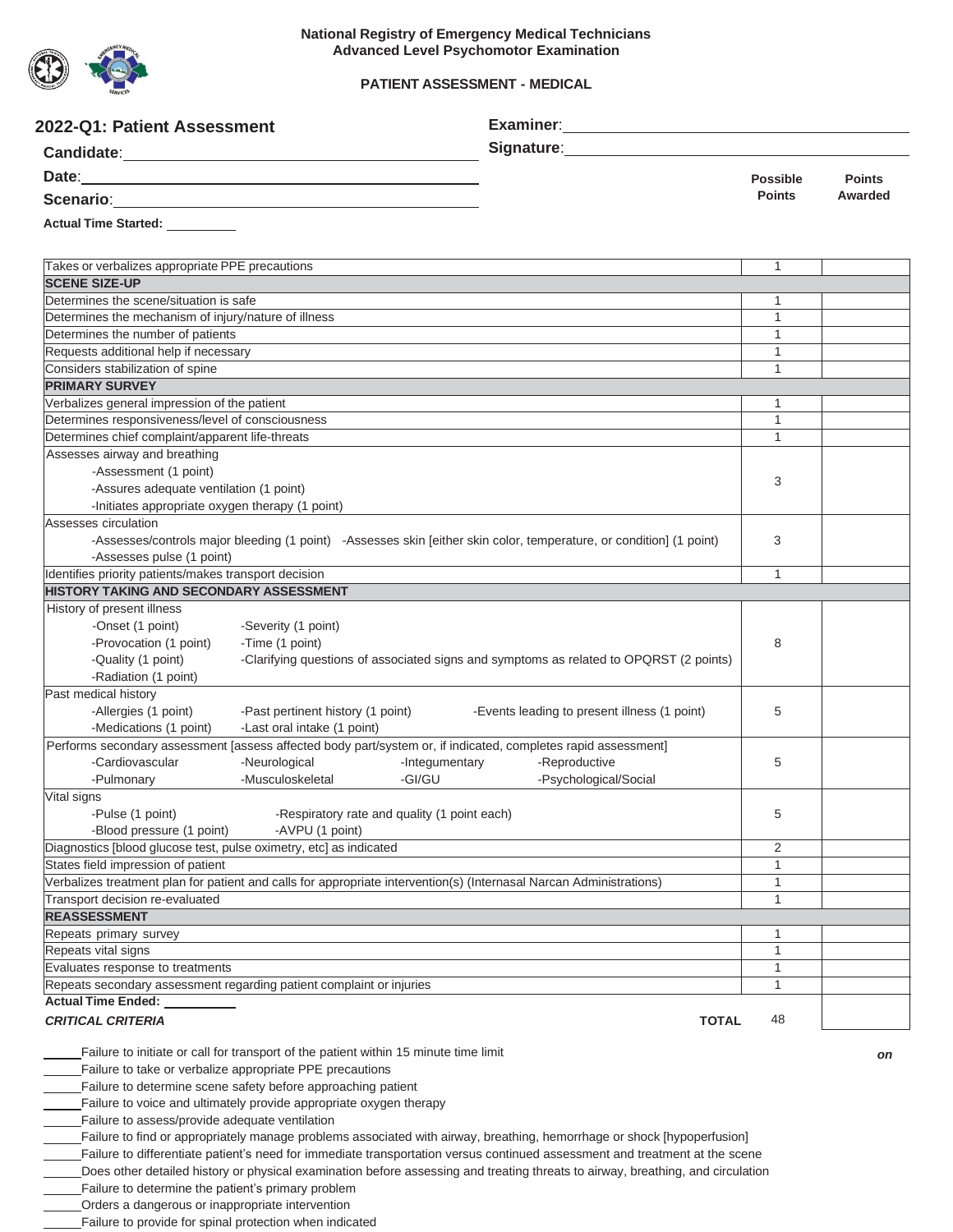

### **National Registry of Emergency Medical Technicians® Emergency Medical Responder Psychomotor Examination CARDIAC ARREST MANAGEMENT / AED**

# **2022-Q1: CPR**

| Actual Time Started: _________                                                                                                                                                                                                                                                                                                                                                                                                                                                                                                                                                                                                                                                                                                                                                                                                                                                                                                                                                          |              | <b>Possible</b><br><b>Points</b> | <b>Points</b><br>Awarded |  |  |
|-----------------------------------------------------------------------------------------------------------------------------------------------------------------------------------------------------------------------------------------------------------------------------------------------------------------------------------------------------------------------------------------------------------------------------------------------------------------------------------------------------------------------------------------------------------------------------------------------------------------------------------------------------------------------------------------------------------------------------------------------------------------------------------------------------------------------------------------------------------------------------------------------------------------------------------------------------------------------------------------|--------------|----------------------------------|--------------------------|--|--|
| Takes or verbalizes appropriate PPE precautions                                                                                                                                                                                                                                                                                                                                                                                                                                                                                                                                                                                                                                                                                                                                                                                                                                                                                                                                         |              | 1                                |                          |  |  |
| Determines the scene/situation is safe                                                                                                                                                                                                                                                                                                                                                                                                                                                                                                                                                                                                                                                                                                                                                                                                                                                                                                                                                  |              | $\mathbf{1}$                     |                          |  |  |
| Checks patient responsiveness                                                                                                                                                                                                                                                                                                                                                                                                                                                                                                                                                                                                                                                                                                                                                                                                                                                                                                                                                           |              | 1                                |                          |  |  |
| Direct assistant to retrieve AED                                                                                                                                                                                                                                                                                                                                                                                                                                                                                                                                                                                                                                                                                                                                                                                                                                                                                                                                                        |              | $\mathbf{1}$                     |                          |  |  |
| Requests additional EMS assistance                                                                                                                                                                                                                                                                                                                                                                                                                                                                                                                                                                                                                                                                                                                                                                                                                                                                                                                                                      |              | $\mathbf{1}$                     |                          |  |  |
| Checks breathing and pulse simultaneously                                                                                                                                                                                                                                                                                                                                                                                                                                                                                                                                                                                                                                                                                                                                                                                                                                                                                                                                               |              | $\mathbf{1}$                     |                          |  |  |
| NOTE: After checking responsiveness, then checking breathing and pulse for no more than 10 seconds,<br>examiner informs candidate, "The patient is unresponsive, apneic and pulseless."                                                                                                                                                                                                                                                                                                                                                                                                                                                                                                                                                                                                                                                                                                                                                                                                 |              |                                  |                          |  |  |
| Immediately begins chest compressions [adequate depth and rate; allows the chest to recoil completely]                                                                                                                                                                                                                                                                                                                                                                                                                                                                                                                                                                                                                                                                                                                                                                                                                                                                                  |              | 1                                |                          |  |  |
| Performs 2 minutes of high-quality, 1-rescuer adult CPR<br>-Adequate depth and rate (1 point)<br>-Correct compression-to-ventilation ratio (1 point)<br>-Allows the chest to recoil completely (1 point)<br>-Adequate volumes for each breath (1 point)<br>-Minimal interruptions of no more than 10 seconds throughout (1 point)                                                                                                                                                                                                                                                                                                                                                                                                                                                                                                                                                                                                                                                       |              | 5                                |                          |  |  |
| NOTE: After 2 minutes (5 cycles), candidate assesses patient and second rescuer resumes compressions while<br>candidate operates AED.                                                                                                                                                                                                                                                                                                                                                                                                                                                                                                                                                                                                                                                                                                                                                                                                                                                   |              |                                  |                          |  |  |
| Turns on power to AED                                                                                                                                                                                                                                                                                                                                                                                                                                                                                                                                                                                                                                                                                                                                                                                                                                                                                                                                                                   |              | $\mathbf{1}$                     |                          |  |  |
| Follows prompts and correctly attaches AED to patient                                                                                                                                                                                                                                                                                                                                                                                                                                                                                                                                                                                                                                                                                                                                                                                                                                                                                                                                   |              | $\mathbf{1}$                     |                          |  |  |
| Stops CPR and ensures all individuals are clear of the patient during rhythm analysis                                                                                                                                                                                                                                                                                                                                                                                                                                                                                                                                                                                                                                                                                                                                                                                                                                                                                                   |              | 1                                |                          |  |  |
| Ensures that all individuals are clear of the patient and delivers shock from AED                                                                                                                                                                                                                                                                                                                                                                                                                                                                                                                                                                                                                                                                                                                                                                                                                                                                                                       |              | $\mathbf{1}$                     |                          |  |  |
| Immediately directs rescuer to resume chest compressions                                                                                                                                                                                                                                                                                                                                                                                                                                                                                                                                                                                                                                                                                                                                                                                                                                                                                                                                |              | 1                                |                          |  |  |
| Actual Time Ended:<br><u>Letteral</u>                                                                                                                                                                                                                                                                                                                                                                                                                                                                                                                                                                                                                                                                                                                                                                                                                                                                                                                                                   | <b>TOTAL</b> | 17                               |                          |  |  |
| <b>Critical Criteria</b><br>Failure to take or verbalize appropriate PPE precautions<br>Failure to check responsiveness, then check breathing and pulse simultaneously for no more than 10 seconds<br>Failure to immediately begin chest compressions as soon as pulselessness is confirmed<br>Failure to demonstrate acceptable high-quality, 1-rescuer adult CPR<br>Interrupts CPR for more than 10 seconds at any point<br>Failure to correctly attach the AED to the patient<br>Failure to operate the AED properly<br>- Failure to deliver shock in a timely manner<br>Failure to ensure that all individuals are clear of patient during rhythm analysis and before delivering shock<br>[verbalizes "All clear" and observes]<br>Failure to immediately resume compressions after shock delivered<br>Failure to manage the patient as a competent EMR<br>Exhibits unacceptable affect with patient or other personnel<br>Uses or orders a dangerous or inappropriate intervention |              |                                  |                          |  |  |
| You must factually document your rationale for checking any of the above critical items on the reverse side of this form.                                                                                                                                                                                                                                                                                                                                                                                                                                                                                                                                                                                                                                                                                                                                                                                                                                                               |              |                                  |                          |  |  |